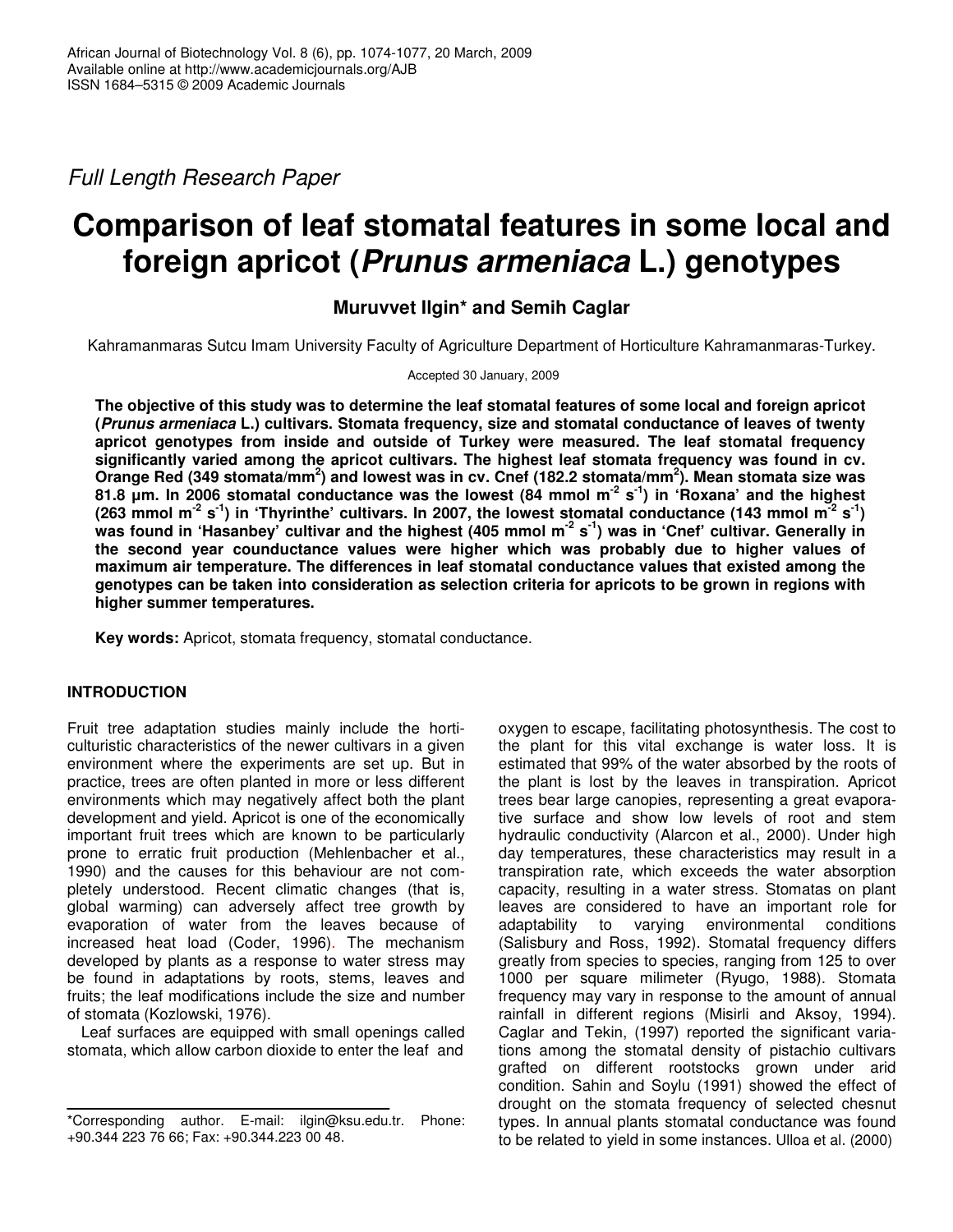confirmed that high stomatal conductance was associated with high cotton lint yields at supra-optimal temperatures for the cotton crop under irrigated environments.

The objective of this study was to compare leaf stomatal characteristics and stomatal conductance of twenty apricot genotypes from different origins. An understanding of the relationship between stomatal features and environmental factors would be of considerable importance for the better fruit tree growth on the warming globe.

## **MATERIALS AND METHODS**

This study was carried out at the apricot adaptation orchard of the Horticultural Department of Faculty of Agriculture of KSU- Turkey in 2006 and 2007. The orchard was 8 year old and planted at a spacing of 5 x 5 m. The soil of apricot orchard was sandy loam with low organic material content. The orchard was located at 37°56' N latitude and 36° 56' E longitude and at an altitude of 850 m above sea level. The annual precipitation on average over 10 years was 600 mm. Trees were grown with regular cultural practices under drip irrigation system. The following cultivars were used in the study: Goldrich, Harcott, Palstein, Roxana, Orange Red, Katy, Npeu, Castelbrite, Pisana, Cnef, Thyrinthe, Bebeco, Beliana, Priana, Feriana, A. Errani B. De Mole, Soganci, Sekerpare, H.Haliloglu, Hasanbey. The latter four cultivars were Turkish origin and grown intensively as a local cultivars.

For stomata counting, the epidermis layer of the abaxial side of leaf was painted with clear fingernail polish, and a piece of transparency sheet (2 cm<sup>2</sup>) was pressed on it by fingers. Later, the imprint of stomata was obtained by striping the transparency sheet from the leaves (Schehter et al*.*, 1992). Two imprints were taken from each side of the main vein of a leaf (total 4 imprints per leaf). Four of the youngest fully expanded leaves located on the tip of two branches facing two different directions (south and north) per tree were collected for all measurements, with readings from the abaxial side of leaves. The counting were replicated on three trees for each cultivar. The stomata were counted on transparent sheets which were placed on a glass slide by using a light microscope with a 40 x 10 magnification in 0.18 mm<sup>2</sup> vision field. The obtained values were calculated as stomata numbers per mm<sup>2</sup>. Also, the size of stomata on three imprints was measured with an ocular scale under a 40 x 10 magnification with 3 replications.

Stomatal conductance was measured in the orchard with a portable porometer (Model AP-4 of Delta T, Cambridge, England). Conductance measurements were realized at noon time on 16 developed leaves near the tips of the shoots from two trees of each cultivar during summer of 2006 and 2007. Mean of maximum air temperatures in summer months were given in Table 1.

All data were subjected to analysis of variance with mean separation by Duncan's Multiple Range Test at 0.01.

## **RESULTS AND DISCUSSION**

The stomata frequency varied in the apricot genotypes (Table 2). The highest number of stomata  $(349.0 \text{ m}^2)$  was found in Orange Red, followed by Palstein (311.7 mm<sup>2</sup>), and Katy, Roxana, Npeu, Hasanbey, Feriana and Harcott resulted in another statistical group with frequencies between 285.2 and 275.5. While, Thyrinthe, A. Errani,

|             | Maximum air temperature |      |  |
|-------------|-------------------------|------|--|
| Month       | 2006                    | 2007 |  |
| June        | 35.3                    | 38.9 |  |
| July        | 25.9                    | 42.0 |  |
| .<br>August | 28.6                    | 38.0 |  |

Goldrich, Beliana, B.de Mole, Sekerpare, Bebeco, H. Haliloğlu and Castelbrite, had lower stomatal frequencies between 260.5 and 226.7. The stomata frequencies were lowest in Soğancı, Priana and Cnef cultivars as 197.2, 194.7 and 188.2 respectively. Stomata size ranged from to 64.1 to 100.8 µm (Table 2). Orange Red had the highest stomata frequency (349/mm<sup>2</sup>) and smaller stomatas (71.6 µm), while Cnef had the lowest stomata frequency (182.2/mm<sup>2</sup>) and bigger stomatas (100.8  $\mu$ m). Stoma size generally tended to decrease in genotypes with higher stomata frequencies.

There was a significant variation in leaf stomata frequency in apricot genotypes. Similarly, Palasciano et al. (2005) reported significant differences in stomatal frequency and size among genotypes of wild and cultivated almonds. The leaf stomata frequency of the genotypes can be related to adaptation process of the trees. Because stomata frequency and size are considered to be significant both in plant genetics and ecology (Fregoni and Roversi, 1968). The number of stomata (per/mm<sup>2</sup>) was found to be higher with increasing altitutes in walnuts (Caglar et al., 2004). Olmez et al. (2006) compared stomatal numbers of dry and fresh apricot cultivars in three different regions and demonstrated that the stomata numbers of the cultivars for drying process were found less than that for fresh consumption. Rana and Chadha (1990) found a correlation between growth of *Prunus* seedling and the number of stomata per unit area. Generally, there is an inverse relationship between the stoma number and size, characteristics which vary greatly among genotypes (Miller, 1938).

Stomatal conductance of apricot cultivars signifi-cantly varied within the genotypes and also between the experimental years (Table 2). In 2006 stomatal conductance was the lowest (84 mmol m<sup>-2</sup> s<sup>-1</sup>) in 'Roxana' and the highest (263 mmol m<sup>-2</sup> s<sup>-1</sup>) in 'Thyrinthe' with an average of 159.7 mmol  $m^2 s^{-1}$  for all genotypes. In 2007 the lowest stomatal conductance (143 mmol m<sup>-2</sup> s<sup>-1</sup>) was found in 'Hasanbey' and the highest (405 mmol  $m^2$  s<sup>-1</sup>) was in 'Cnef' with an average of 237 mmol  $m^2$  s<sup>-1</sup> for all genotypes. The higher conductance values of the second year were probably due to higher values of maximum air temperatures. Under irrigated conditions high stomatal conductance of trees can improve photosynthetic processes for the benefit of yield. In apples the stomatal behaviour of the leaves appears to be correlated with photosynthetic rate (Lakso, 1994). Several factors are known to control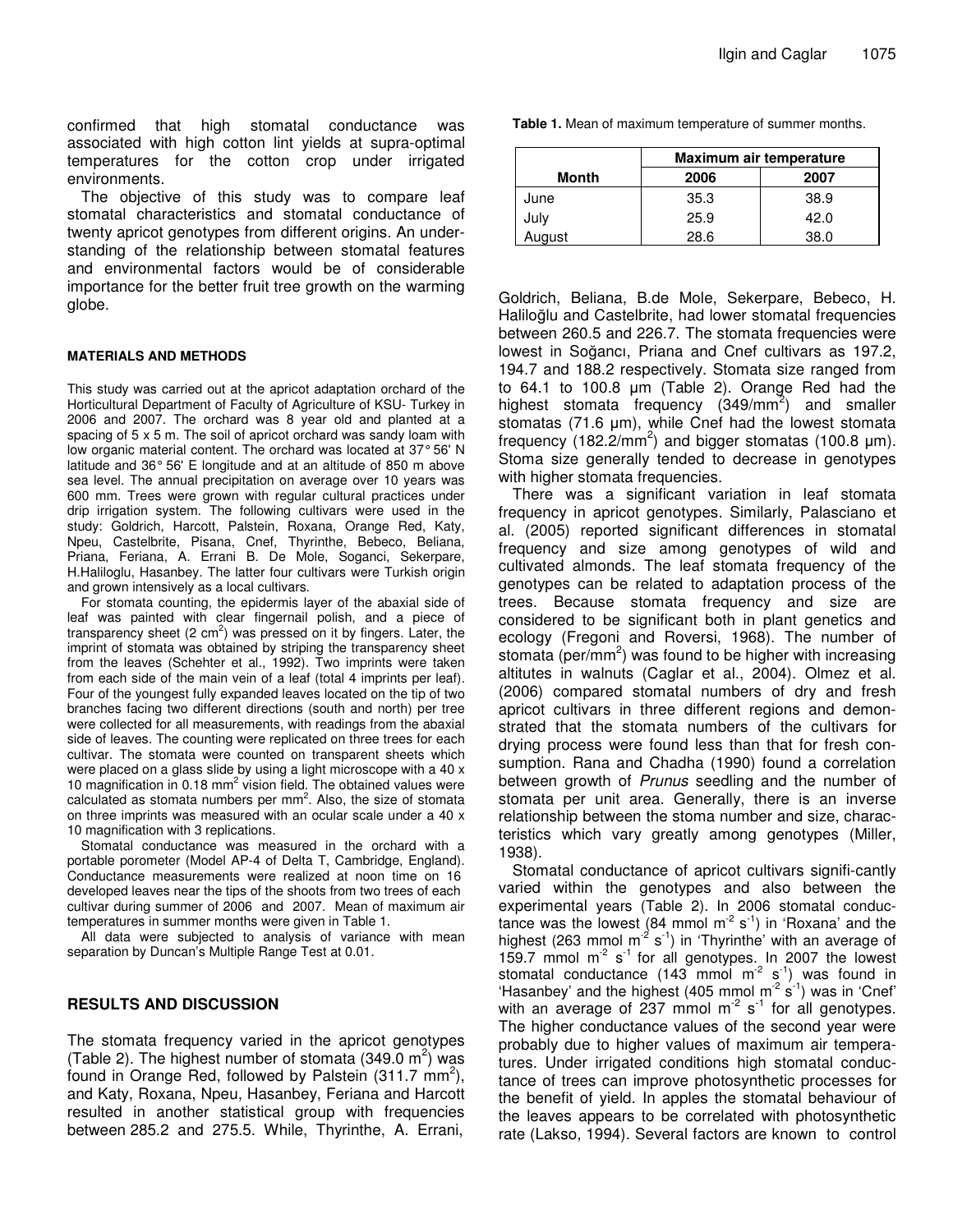| <b>Apricot</b> | <b>Stomata frequency</b>  | Stomata size | Stomatal conductance (mmol m <sup>-2</sup> s <sup>-1</sup> ) |         |
|----------------|---------------------------|--------------|--------------------------------------------------------------|---------|
| genotype       | (number/mm <sup>2</sup> ) | $(\mu m)$    | 2006                                                         | 2007    |
| Orange Red     | 349.0 a                   | 71.6 abc     | 192 a-d                                                      | 176 bc  |
| Palstein       | 311.7 ab                  | 76.6 abc     | 122 b-d                                                      | 286 a-c |
| Katy           | 285.2 bc                  | 81.6 abc     | 142 b-d                                                      | 226 a-c |
| Roxana         | 283.0 bc                  | 80 abc       | 84 d                                                         | 191 bc  |
| Npeu           | 281.5 bc                  | 77.5 abc     | 102 b-d                                                      | 189 bc  |
| Hasanbey       | 278.5 bc                  | 83.3 abc     | 106 b-d                                                      | 143 c   |
| Feriana        | 278.5 bc                  | 64.1 c       | 183 a-d                                                      | 338 ab  |
| Harcott        | 275.5 bc                  | 70.8 abc     | 165 a-d                                                      | 339 ab  |
| Thyrinthe      | 260.5 b-d                 | 67.5 bc      | 263 a                                                        | 262 a-c |
| A.Errani       | 257.7 b-d                 | 83.3 abc     | 165 a-d                                                      | 241 a-c |
| Goldrich       | 247.7 b-e                 | 68.3 bc      | 211 ab                                                       | 311 a-c |
| <b>Beliana</b> | 246.5.b-e                 | 77.5 abc     | 182 a-d                                                      | 264 a-c |
| B. de Mole     | 246.5 b-e                 | 100a         | 143 b-d                                                      | 292 a-c |
| Sekerpare      | 244.7 b-e                 | 82.5 abc     | 91 cd                                                        | 172 bc  |
| Bebeco         | 235.0 c-e                 | 85.8 abc     | $201$ abc                                                    | 218 a-c |
| H. Haliloglu   | 217.0 c-e                 | 82.5 abc     | 171 a-d                                                      | 285 a-c |
| Castelbrite    | 226.7 c-e                 | 97.5 ab      | 135 b-d                                                      | 237 a-c |
| Soganci        | 197.2 de                  | 90 abc       | 153 a-d                                                      | 214 bc  |
| Priana         | 194.7 de                  | 95.8. ab     | 204 a-c                                                      | 202 bc  |
| Cnef           | 182.2 e                   | 100.8a       | 179 a-d                                                      | 405 a   |
| Mean           | 254.9                     | 81.8         | 159.7 b                                                      | 237 a   |

**Table 2.** Leaf stomatal frequency, stomata size and stomatal conductance of apricot genotypes.

Values in same column followed by different letters indicate statistically significant differences between genotypes according to Duncans MRT 0.01 test

stomatal conductance, such as light, soil water potential, internal  $CO<sub>2</sub>$  concentration as well as sink strength in trees. But, genotypical differences in stomatal conductance were often neglected. The results of this study showed that stomatal conductance values of the apricot genotypes grown in the same conditions greatly varied. Also, a low stomatal sensitivity to drought in benefit of an increase in growth would probably be a more successful strategy under the competitive conditions during tree establishment (De Lucia et al., 1991). The stomatal conductance seems to be independent of stomatal frequency or stomata size, since there was no significant relation between them in all genotypes tested (data not shown).

Turkey is a leading apricot producer in the world and the production is mostly limited to dried apricots and to the cooler region of East Anatolia Region, mainly in the surroundings of Malatya Province. But fresh apricot growing is expanding to the warmer climates both for domestic and international trade (Kaska, 1997; Ercisli, 2004). For that reason fruit quality and yield of apricots under varm conditions can be maximized by selecting suitable varieties, matching correctly to the environment under which they are to be grown. The conductance values can be taken into consideration as possible selection criteria for apricot genotypes to regions with higher summer temperatures. The difference between the

experimental years should be taken into consideration since in 2007 the maximum air temperatures were unusually high compared to previous years.

In cotton, high stomatal conductance might confer some adaptive advantage to genotypes that experience supra-optimum temperatures (Ulloa et al., 2000). However, unlike cotton, fruit trees are penrennial plants with more complex physiological features that are difficult to be related. Using shading nets in apricots resulted in higher leaf stomatal conductance values than in exposed plants (Nicolas et al., 2005). Thus, climatological differences should be taken into consideration when stomatal conductance values are to be discussed. The result of this study provided evidence that there are cultivar differences with respect to stomatal frequency and stomatal conductance. Therefore, this information is important in the development of adaptation studies, particularly concerning heat stress to which trees experience in summer. Further verification of this approach is needed, that is, correlation between tree yield and stomatal conductance of apricot genotypes.

## **REFERENCES**

Alarcon JJ, Domingo R, Green SR, Sanchez-Blanco MJ, Rodríguez PA, Torrecillas A (2000). Sap flow as an indicator of transpiration and the water status of young apricot trees. Plant Soil 227: 77-85.